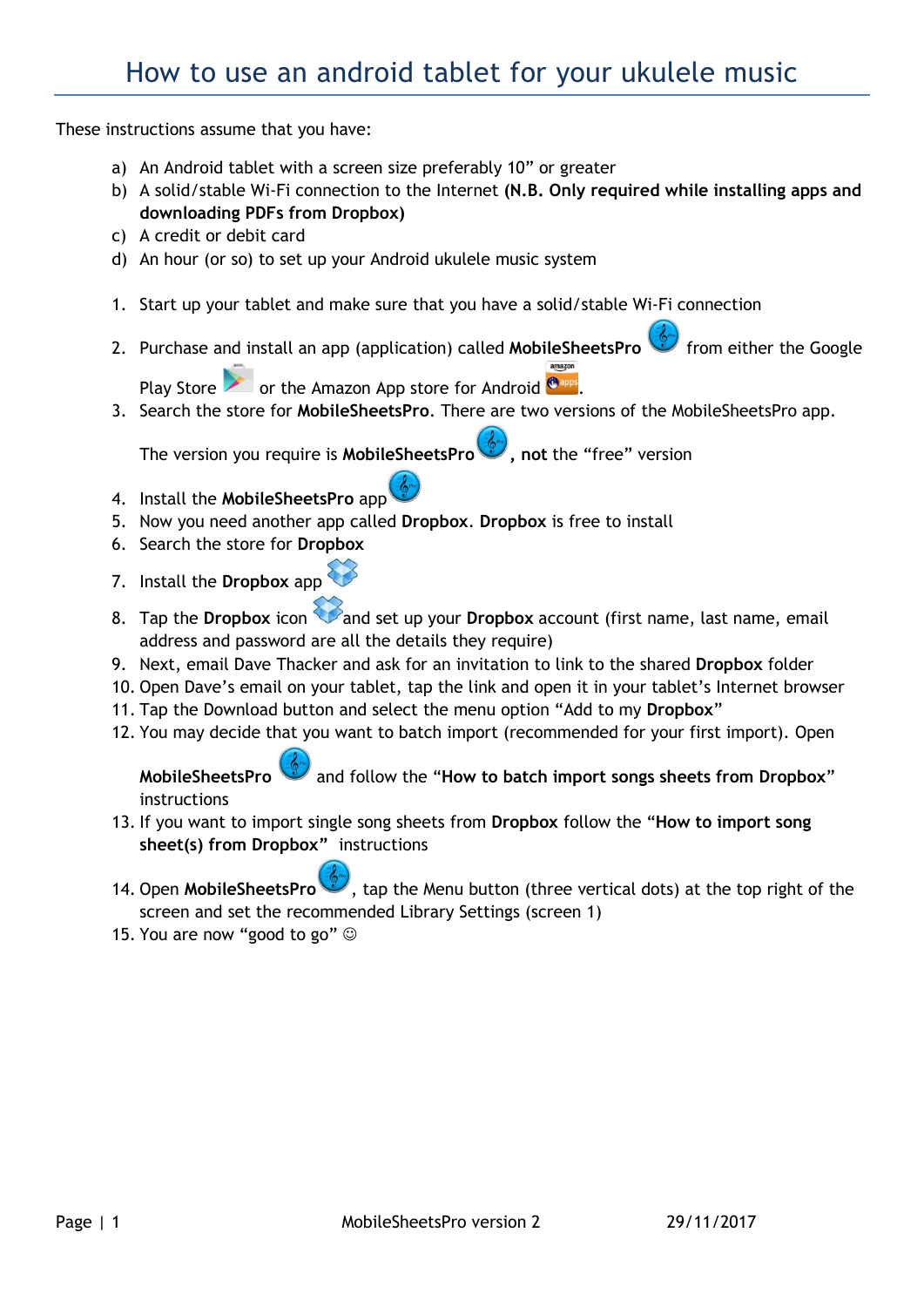#### How to import song sheet(s) from Dropbox

- 1. Tap "IMPORT" on the top line of the screen
- 2. Tap the **Dropbox** icon  $\bullet$  on the pop-up menu
- 3. Tap on the folder icon to open "Ukulele Songs"
- 4. Tap the folder icon that contains the song(s) you want to import
- 5. Select the song(s) from the list
- 6. Tap "OK"
- 7. The Import Settings screen will appear
- 8. At the bottom of the Import Settings screen tap "OK" to confirm the import
- 9. Tap "OK" on the Import Results screen

# How to batch import songs sheets from Dropbox

- 1. If you need to import a large number of songs at once, then batch importing is definitely the way to go.
- 2. Tap "IMPORT" on the top line of the screen
- 3. Tap "Batch Import" on the pop-up menu
- 4. The first thing you need to do is select a folder(s) to import your songs from
- 5. Tap the folder icon  $L_{\text{at}}$  the top right
- 6. Tap the Dropbox icon
- 7. Tap the "Ukulele Songs" folder
- 8. Select the folder(s) you want to batch import
- 9. Tap "OK"
- 10. At the top of the screen tap "START"
- 11. Tap "OK" on the Import Results screen

# How to import a single song sheet (PDF) link in an email or website link

- 1. Tap on the song title link in an email or on a website
- 2. The song will start to download
- 3. When the download has completed, open the "Downloads" folder  $\blacksquare$  and tap on the downloaded song
- 4. You should see a menu popup (screen 3)
- 5. Select "Open with Import into MobileSheetsPro
- 6. Tap "JUST ONCE" and MobileSheetsPro will load. Tap "OK" to accept

# How to import a song sheet from an email attachment

- 1. Select the email that has the song sheet (pdf) as an attachment
- 2. Tap on the attachment or link in the email
- 3. When the download has completed, open the "Downloads" folder and tap on the download
- 4. You should see a menu popup (screen 3)
- 5. Select "Open with Import into MobileSheetsPro
- 6. Tap "JUST ONCE" and MobileSheetsPro will load. Tap "OK" to accept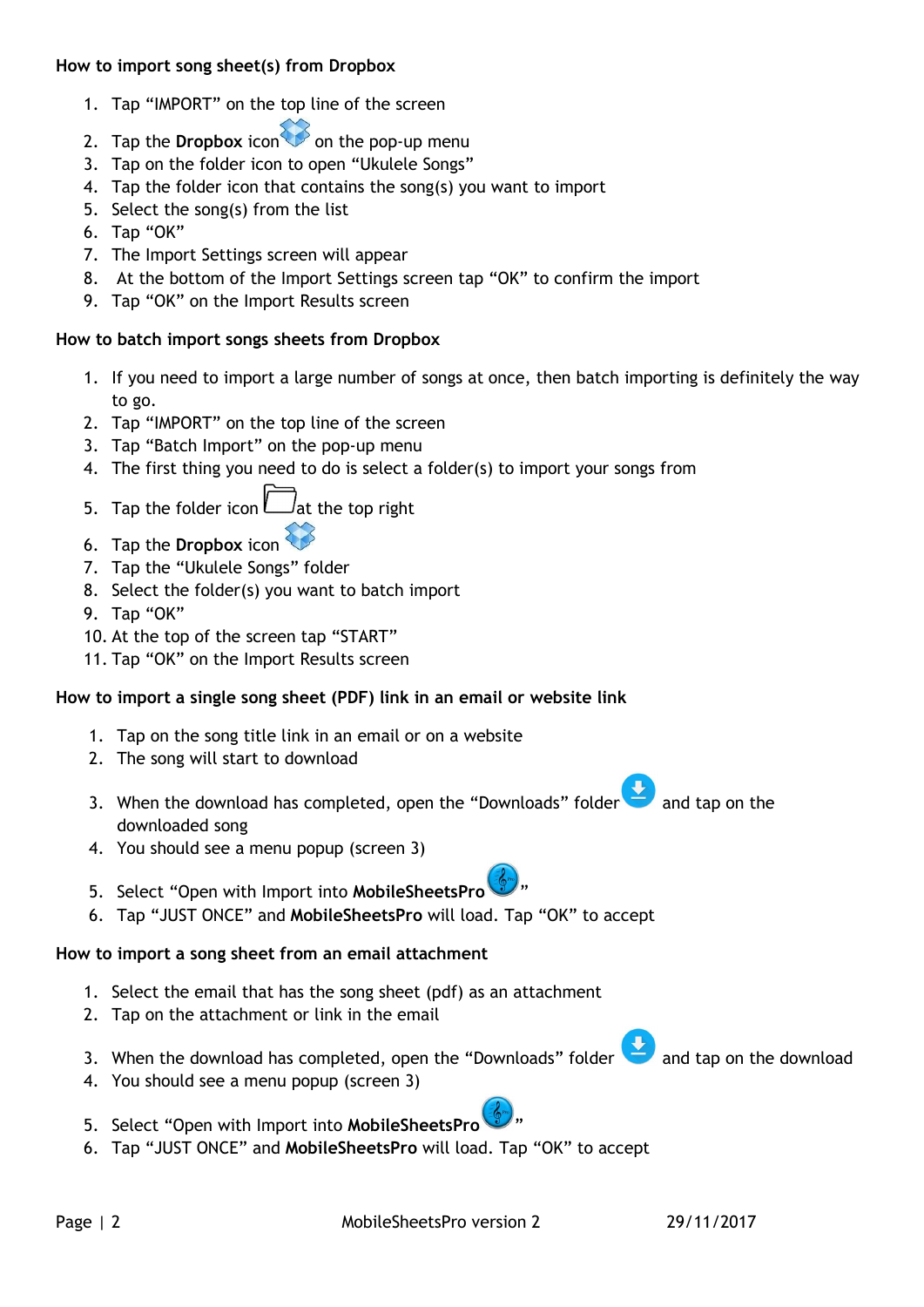#### How to keep your songs and songbooks up-to-date

Keeping your songs and songbooks up to date would seem to be good practice. However, at ukulele club evenings it is apparent that some people do not regularly download new songs or revisions to previously issued songs. For example, there have been instances where people are still using a draft copy of a song on their iPad long after the song has been formally issued.

Another habit to avoid is the tendency to keep previously issued versions of songs, so you might have kept the original version of a song together with the second version (V2) and, perhaps, even the third version (V3), even though a fourth version (V4) has been issued.

Newly issued versions of songs are always stored initially in the following Dropbox folder:

• Ukulele Songs > Put New Songs In Here > "appropriate ukulele club".

They are usually kept in this folder for a few weeks, after which they are moved to the folder associated with a ukulele club, e.g. Uke G-String Songs.

You are recommended to check Dropbox for new songs or revised versions of previously issued songs on a regular basis, as follows:

Weekly - for members of the Churchdown and ChUG ukulele clubs, as these clubs meet weekly.

Every two weeks – for members of the Gloucester Strings and Stroud ukulele clubs, as these clubs meet fortnightly.